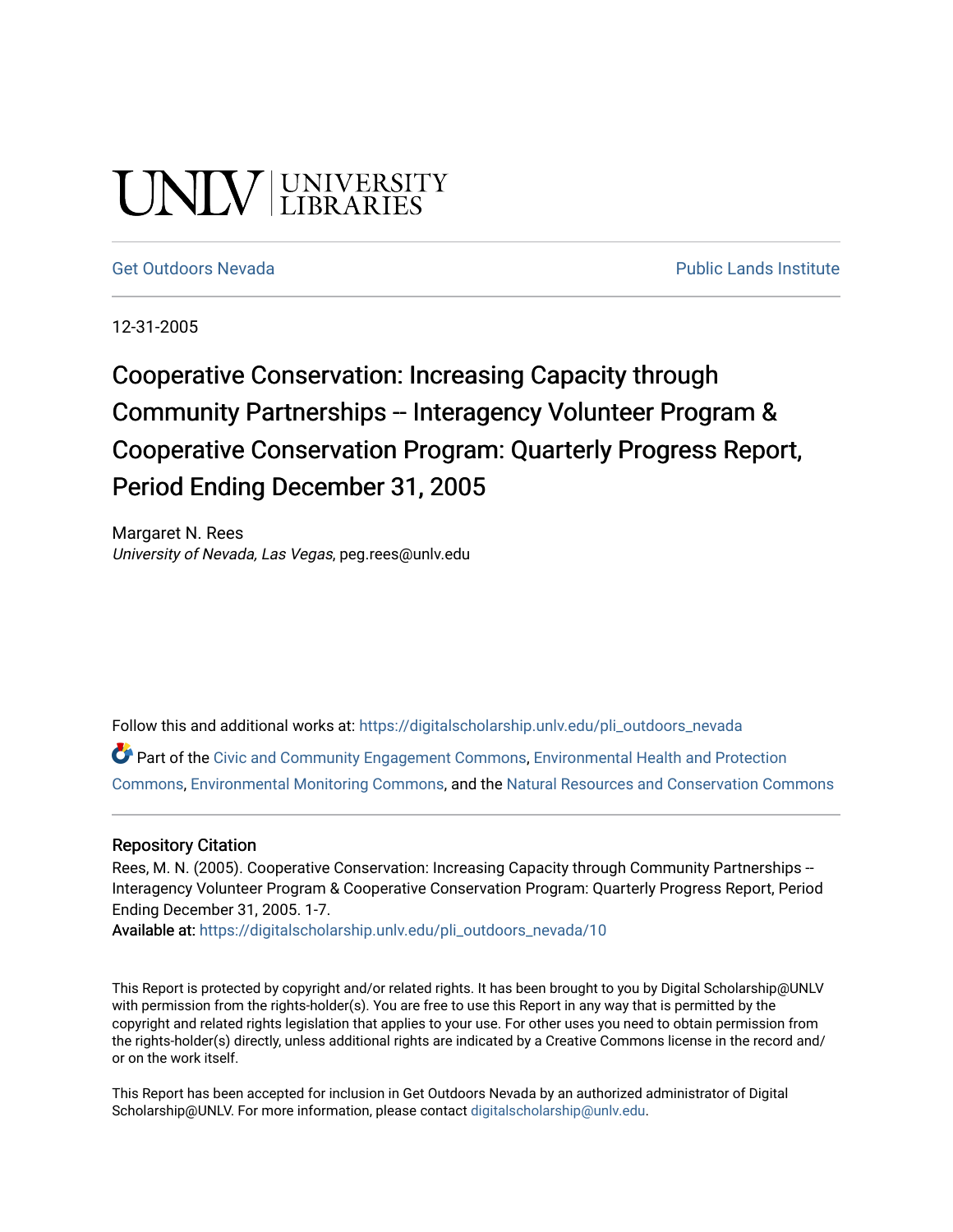

### **QUARTERLY PROGRESS REPORT**

University of Nevada, Las Vegas Period Ending December 31, 2005

Cooperative Agreement Number H8R07010001 Task Agreement Number J8R07040006 Cooperative Conservation: Increasing Capacity through Community Partnerships -- Interagency Volunteer Program & Cooperative Conservation Program

#### **Executive Summary**

- Database now contains 1,807 records, a 15% increase over the last quarter.
- Website activity increased, recording an average of 38,399 hits per month, with an average of 3,537 pages viewed per month.
- Inaugural interagency volunteer recognition event held October 28, 2005.
- Interagency training program (phase 1) scheduled for February 2006 (four sessions).
- Alternative Workforce Survey completed and delivered to National Park Service.

#### **Collaboration with Interagency Team**

Project manager Donna Grady and the Interagency Volunteer Team (IVP) met several times during the quarter (*see attached meeting notes*). Agenda items and topics of discussion included the fall volunteer recognition event, 2006 volunteer conservation events, volunteer training program, and spring 2006 volunteer recognition. The team agreed to continue the current meeting schedule into 2006. Meetings are scheduled to be held the second and fourth Thursdays of each month, from 9 a.m. to 3 p.m., and team members agreed to hold these dates whenever possible.

The planning and implementation of the interagency volunteer recognition luncheon and awards ceremony required flexibility and compromise from IVP team members. Each agency selected the respective volunteer who best met the award criteria developed by the team. From those nominations the team selected one person from each category to receive the award. Their success in this task is testament to their commitment to a successful interagency program. Ultimately, the team delivered a professional and successful event which highlighted the accomplishments of the interagency program while recognizing the accomplishments of the interagency volunteers.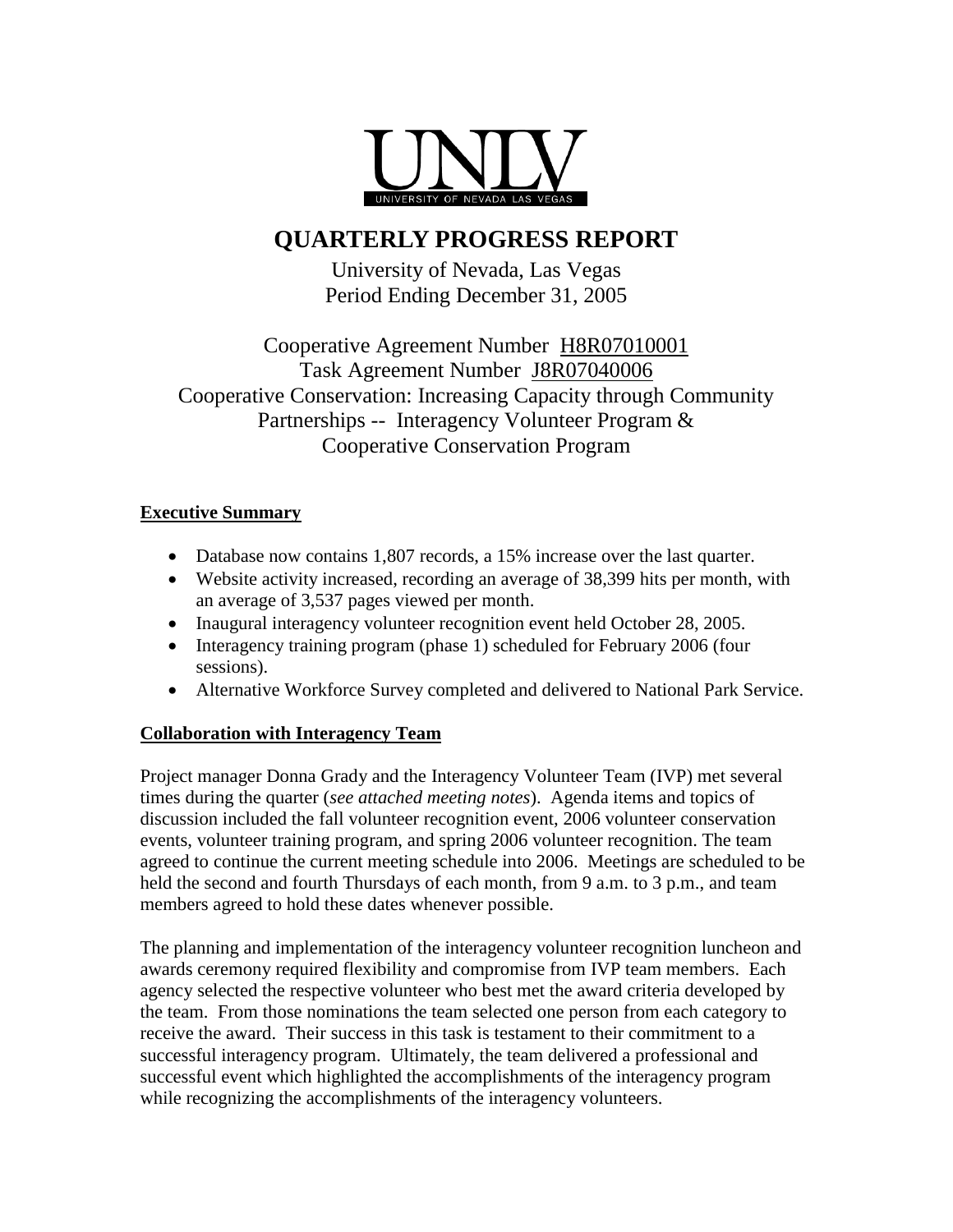#### **Volunteer Database**

The Interagency Volunteer Program (IVP) Volgistics database is now populated with 1,807 records, an increase of 234 over last quarter *(see chart below)*. This growth is a result of effective community outreach and IVP website recruitment efforts.



Database manager Chuck Williams met with the IVP team on December 6, 2005, to demonstrate a new feature that gives volunteer managers the option of allowing access to selected database records to specific individuals (i.e. supervisors or volunteers) for the purpose of updating or viewing records. This ongoing release of enhancements to Volgistics offers a more valuable tool to manage volunteer data and communications.

#### **Public Relations and Outreach**

Pubic relations and outreach activities for the quarter include the following:

- UNLV's Public Lands Institute (PLI) participated in the October 22, 2005, National Trails Day event in Henderson, Nevada , where they recruited 96 new attendees to sign up for the interagency volunteer program.
- PLI Marketing Specialist LaNelda Rolley wrote an article highlighting the Southern Nevada Interagency Volunteer Program (Get Outdoors Nevada), which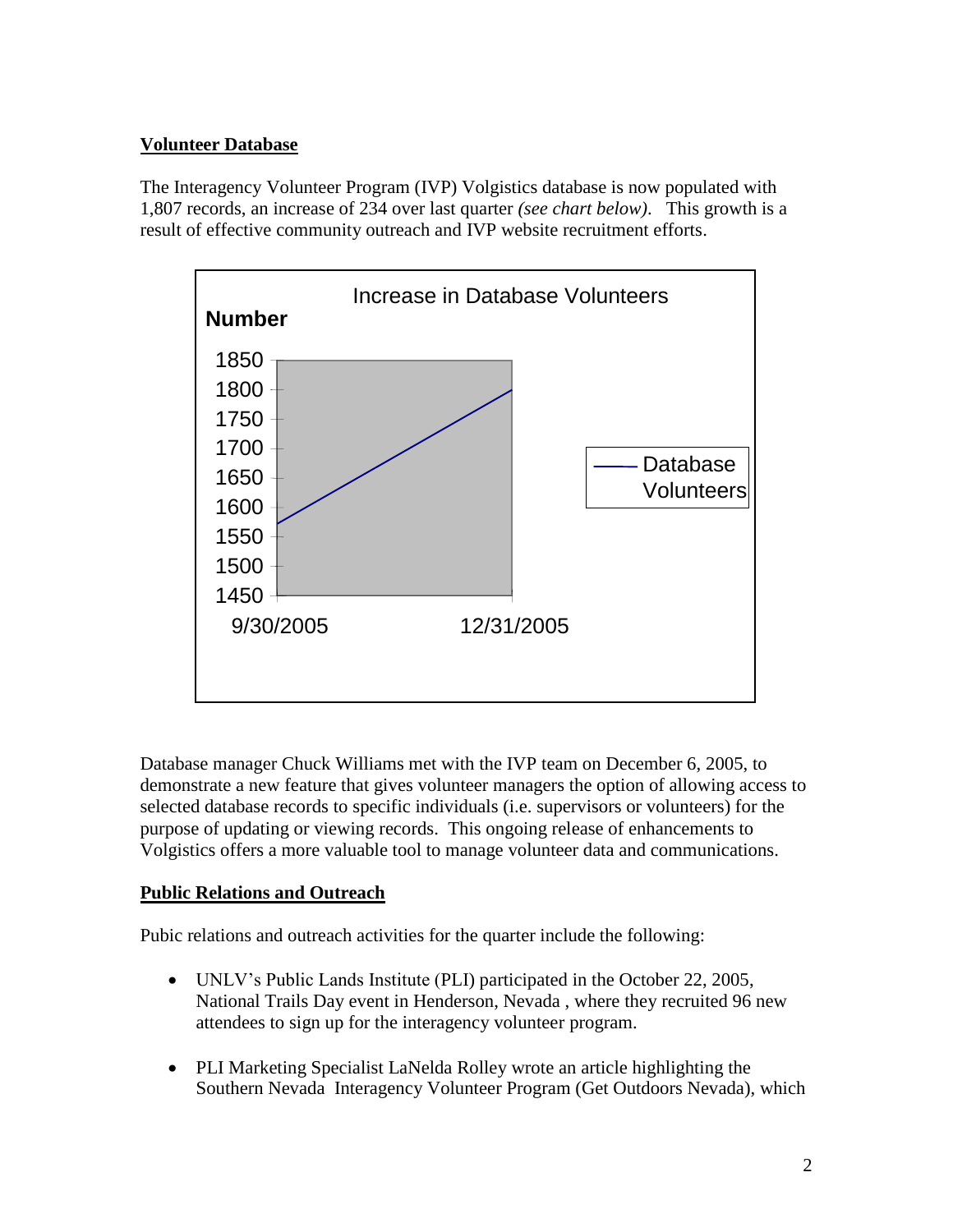was published in the December 2005 issue of *Inside UNLV*, a newsletter produced by UNLV and distributed to all staff and faculty *(see attached*).

- LaNelda Rolley wrote and released to the media a press release promoting the interagency volunteer recognition event *(see attached*).
- The Association of Partners for Public Lands included an article in its December 2005 newsletter highlighting volunteers and sponsors recognized by the Interagency Volunteer program for their contributions *(see attached).*
- Project Manager Donna Grady met with Katie O'Connell, community outreach representative for the *Andre Agassi Academy*. This Las Vegas charter school recently introduced a community service requirement to its students and discussion focused on opportunities for their students to volunteer on public lands.
- An article written by Donna Grady highlighting National Public Lands Day volunteer accomplishments was published in the Las Vegas Metropolitan Police Department volunteer newsletter, *All Points Bulletin (see attached).*
- Donna Grady met with Maria Ryan, University of Nevada Cooperative Extension (UNCE) representative, regarding volunteer opportunities for participants in a new adult education program, the *Nevada Naturalist*, which will be delivered in Spring 2006.
- Donna Grady contacted Clark County School Partnership Programs representative to discuss and identify opportunities for recruiting students for volunteer positions and events. The school district does not currently impose a community service requirement for students but may work with us to reach schools and students. UNLV intern Deanna Morrell is researching opportunities for partnering and outreach in this area.
- Collaborated with Friends of Red Rock Canyon (FORRC) to publicize the Make a Difference Day event held on October 22, 2005. Provided lanyards for participating volunteers and promoted the event through mass e-mails to IVP database volunteers. Eighty-seven volunteers pre-registered through the website.
- Donna Grady met with Pat Williams, FORRC President, to discuss opportunities to collaborate on volunteer projects in 2006.

#### **Website**

Website activity, as measured by a statistical program used by UNLV, recorded an average of 38,399 hits per month for the quarter, an increase of 3,399 over last quarter. A more realistic measurement, though, is the number of pages viewed and that averaged 3,537 for the quarter, up 187 from last quarter *(see chart below).*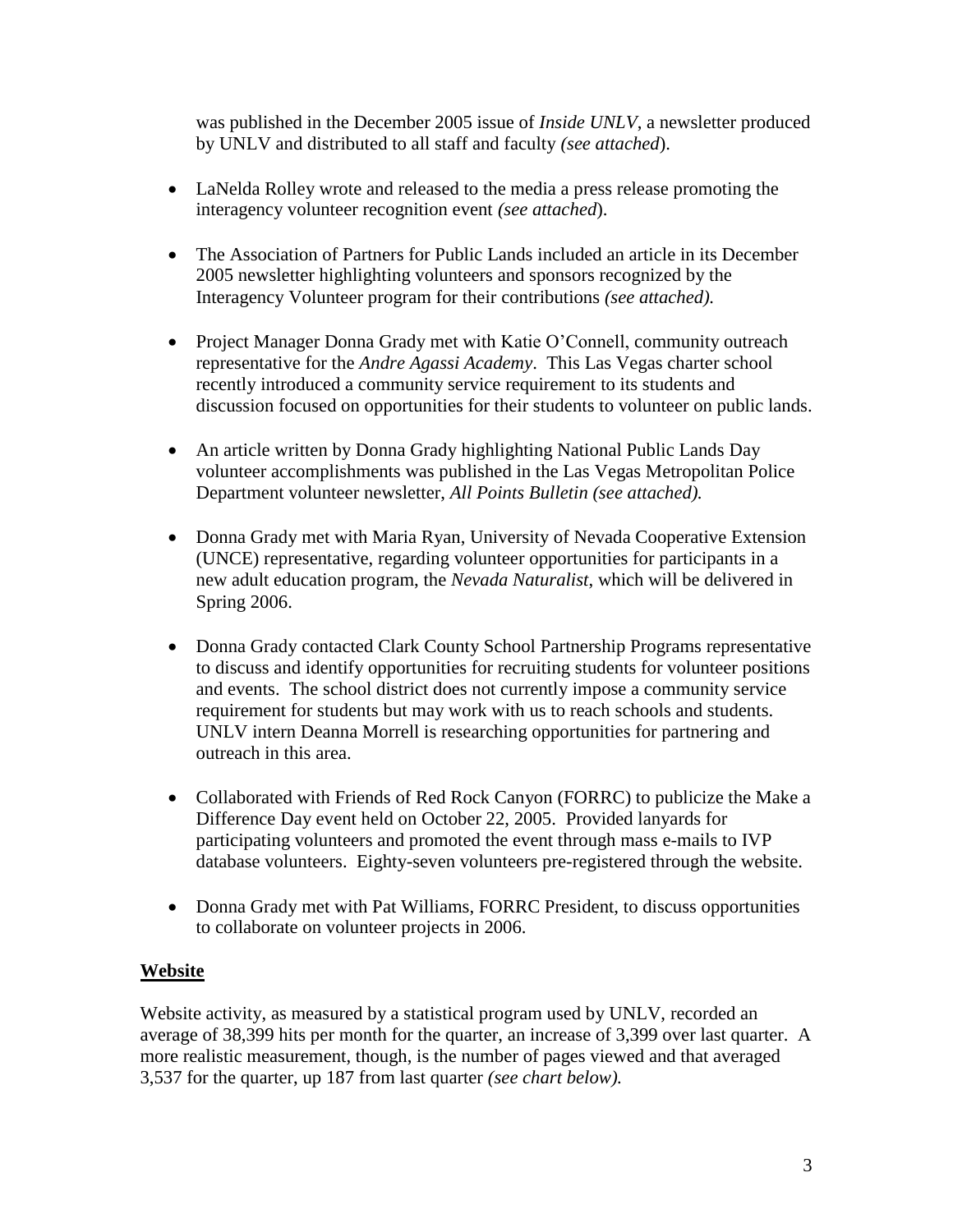

This increased activity, during a period where promotional activity was lower than usual, is most likely reflective of effective program publicity and outreach efforts developed over the last 12 months. Volunteers are returning to the site to keep abreast of program events and activities.

#### **Volunteer Recruitment, Recognition, and Training**

#### *Recruitment*

Efforts to reach out to the community and create an awareness of the interagency program are ongoing, and the website has been an economical and highly effective medium for recruiting volunteers needed for conservation events. In 2006 the IVP team will evaluate the effectiveness of the process used to recruit "operational" volunteers and adjust as needed. Currently the website lists the same opportunities promoted through *volunteer.gov*. The U.S. Fish & Wildlife Service, U.S. Forest Service, and Bureau of Land Management list their volunteer positions on both *volunteer.gov* and the interagency website; however the National Park Service does not list operational opportunities on either site, maintaining they are successful in filling available volunteer positions without an active outreach effort.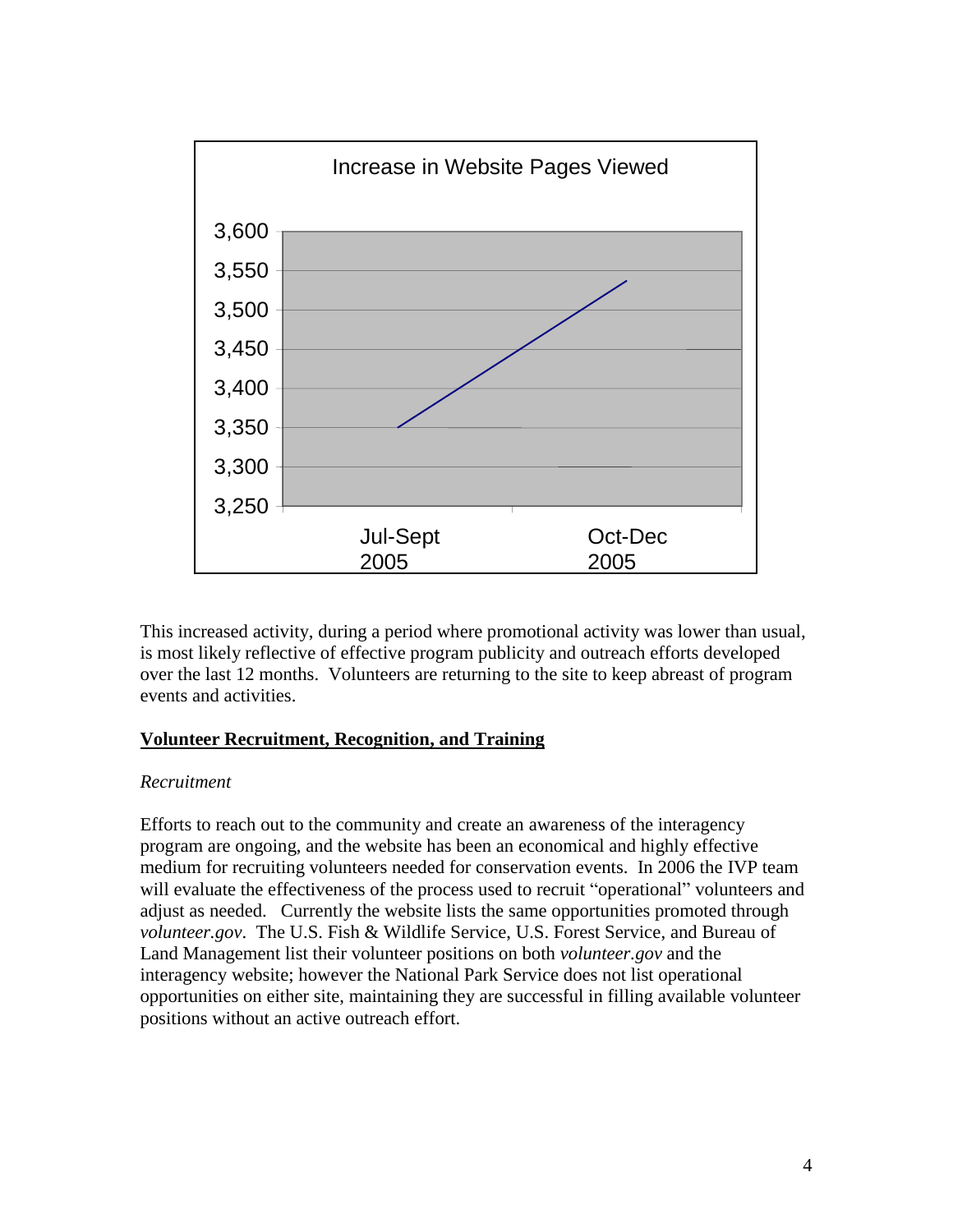#### *Training*

Training topics have been identified, and the team met on December 6, 2005, to further develop program content and schedule training dates and locations. The program is scheduled to be delivered in three phases, beginning with Phase I in February 2006.

Training Dates and Locations

- Friday, February 3, 2006 9 a.m. to 4 p.m. Water Safety Center, Lake Mead NRA
- Saturday, February 4, 2006 9 a.m. to 4 p.m., Interagency Building, Las Vegas
- Evening sessions will be offered on Thursday, February  $9 & 16, 2006$ 6 p.m. – 8:30 p.m., Interagency Building, Las Vegas (*Volunteers will be asked to attend both sessions)*

#### Phase I Program Agenda

- History and Mission (for each agency as well as interagency program)
- Volunteer Role
- Ethics and Harassment
- Customer Service
- Safety

#### *Recognition*

The team met several times during the quarter to work through the details required to plan and deliver a successful recognition event. Nominations were reviewed and award selections made. Invitations and programs were developed *(see attached*), and award plaques produced. Event presentations, including PowerPoint and DVD, were developed.

On October 28, 2005, nearly 200 volunteers and agency staff gathered at the Tuscany Suites Hotel in Las Vegas for the inaugural interagency volunteer recognition event. Program supporters including volunteers, sponsors, and others enjoyed a luncheon, a well planned and executed awards ceremony, and the camaraderie of other volunteers. By all accounts the event was successful in both introducing the interagency partnership and recognizing volunteer contributions.

The schedule of events included a presentation of the history of the interagency program, information on the lands managed by each agency, and an uplifting video presentation reflecting volunteers in action. Auto sunshades were given to volunteers as a thank-you gift. The sunshades promote the interagency website (www.getoutdoorsnevada.org), thereby serving a dual role as a volunteer recognition gift and program advertising.

Southern Nevada federal land managers Richard Birger, Stephanie Phillips, William Dickinson, and Angie Lara participated in the presentation of awards to volunteers, sponsors, and others. The following awards were presented: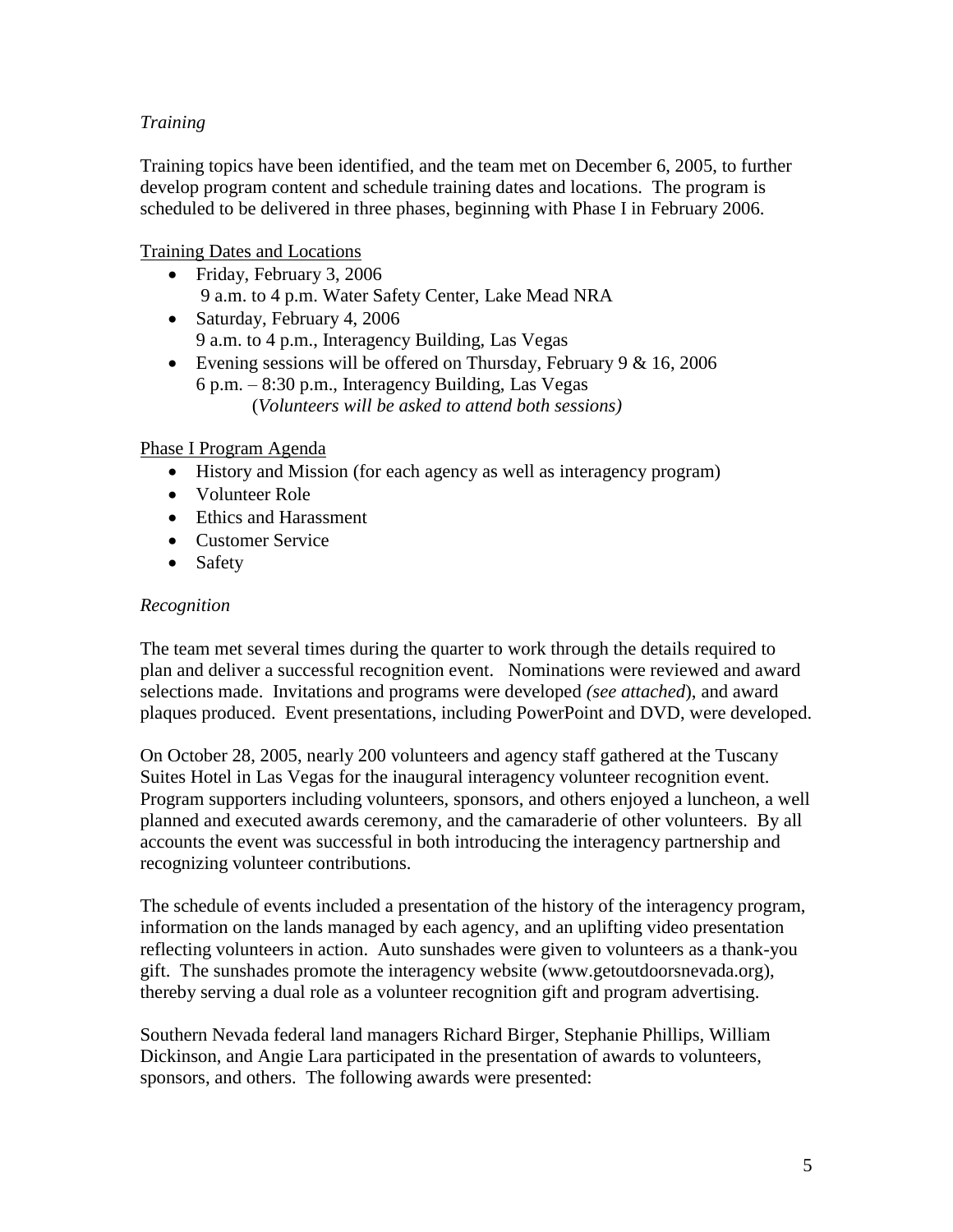- Founders Award The Outside Las Vegas Foundation and Alan O'Neill.
- Special Recognition Award Elizabeth Smith-Incer, Nevada Field Office for the Rivers, Trails and Conservation Assistance Program.
- Volunteer Service Award Earnestine Bronson, a volunteer at Lake Mead National Recreation Area for over 12 years. Ms. Bronson contributed 3,331 volunteer hours as a campsite host in FY '05.
- Lifetime Achievement Award given posthumously to Walter "Pete" Roberts, who contributed 3,300 hours improving the visitor services for the U.S. Fish  $\&$ Wildlife Service, Ash Meadows National Wildlife Refuge.
- Volunteer of the Year Award U.S. Forest Service volunteer, Howard Balduc, who volunteers as a backcountry ranger and a GPS specialist for the Spring Mountains National Recreation Area and the Bureau of Land Management.
- Sponsor Awards HSBC, Red Rock Canyon Interpretive Association, Southern Nevada Scuba Retailers Association, and the Spring Mountains Volunteer Association.

#### **Conservation Initiative Events**

On December 6, 2005, a revised list of volunteer conservation events for 2006 was reviewed and agreed upon by team members. Two of the Spring Mountains NRA events will be transferred to the Anti-litter Team. The interagency website was updated to reflect the revised listing of events. (*see attached).*

#### **Alternative Workforce Survey**

The task agreement called for the completion of a survey of workforce suppliers that would assist the federal land-management agencies in meeting their ongoing employment needs through the hiring of temporary or term employees.

Initial research for the survey began in December 2004 by the UNLV Center for Urban Partnerships in collaboration with the UNLV Center for Evaluation and Assessment. At that time, the researchers met with the Southern Nevada federal land managers and members of their staff to conduct a needs analysis with each agency. These data helped inform the survey questions that were subsequently developed in January 2005. From February to September 2005, the survey instrument was administered to a wide variety of agencies in Clark County, Nevada, and the responses were tabulated and analyzed. From September to December 2005, the university prepared a final report based on the survey findings, including an executive summary containing six major recommendations.

The complete study includes a 54-page report (*see attached*), a 3-inch binder with survey data from each supplier, and a compact disc containing the report and raw data in